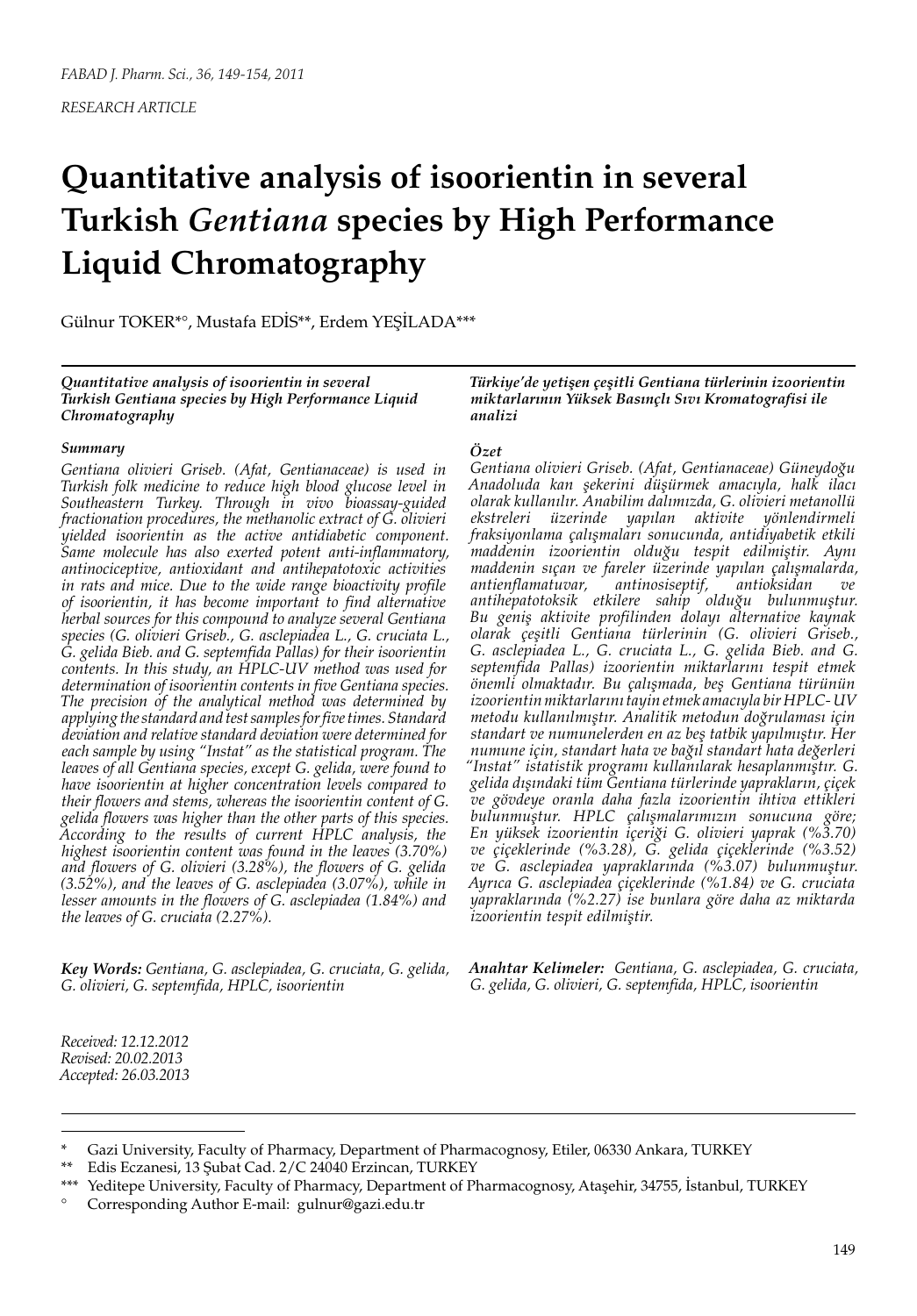# **INTRODUCTION**

Ethnobotanical field surveys have reported that the flowering aerial parts of *Gentiana olivieri*  (Gentianaceae) is used as stomachic, stimulant for appetite, to reduce blood sugar in diabetics, against feverish symptoms, and to treat the symptoms of various mental illnesses in southern parts of Turkey (1-3). In a previous *in vivo* bioassay-guided fractionation study, isoorientin was isolated as the main active component responsible for the control of blood sugar in Type II diabetes (4). Isoorientin is a C-glucosylflavonoid, and the earlier investigations have revealed that isoorientin also displayed *in vivo* and dose-dependent analgesic, anti-inflammatory, antihyperlipidemic, antioxidant and hepatoprotective activities, in addition to its hypoglycemic effects (5-6).

Due to this wide range of activity profile of isoorientin, it has attracted the attention of the scientific community in drug discovery, to develop new and potent therapeutic agents. Although Kumazawa et al. (7) have recently developed a method for the benchtop synthetic production of isoorientin; its discovery from new natural sources is still an important task.

There are twelve *Gentiana* species grown in Turkey (8). The purpose of this investigation was to analyze the isoorientin content of several *Gentiana* species, to find out possible new source/sources for this compound. In this study, the flowers, leaves, and stems of the selected *Gentiana* species of Turkish origin were analyzed by thin layer chromatography (TLC) and high performance liquid chromatography (HPLC) technique,s for their isoorientin contents. We hereby report the first HPLC study on quantification of isoorientin in *G.gelida, G. asclepiadae, G. cruciata*  and *G.septemfida.*

# **MATERIALS AND METHODS Chemicals**

Isoorientin, as an authentic sample was purely isolated from *G. olivieri* by Dr. Mustafa Aslan (Faculty of Pharmacy, Gazi University, Ankara, Turkey) (6). HPLC grade methanol (Merck) and bidistilled water were used for the chromatographic studies.

# **Plant Materials**

The *Gentiana* species were collected from various locations in Turkey*. G. olivieri* was collected in June; other species in July of 2002 and the analysis were performed in the same year. Collection sites of the plants and altitudes are given below. All the samples were identified by Dr. Osman Ketenoğlu (Faculty of Science, Ankara University, Ankara, Turkey). The specimens were stored in the Herbarium at the Faculty of Pharmacy of Gazi University (GÜEF).

*G. asclepiadea* L., Trabzon; Çaykara, Uzungöl Plateau, 1090 m (GÜEF 2319)

*G. cruciata* L., Kastamonu; Mount Ilgaz, 2000 m (GÜEF 2317)

*G. gelida* Bieb., Erzurum; Ilıca- Ispir Road, Gölyurt Pass, 2350 m (GÜEF 2316)

*G. olivieri* Griseb., Gaziantep- Araban Road, 600 m (GÜEF 99E001)

*G. septemfida* Pallas, Trabzon-Zigana Pass, 2010 m (GÜEF 2318).

# **Preparation of the Samples**

The air-dried aerial parts of the mentioned species were divided into the flowers, leaves, and stem and ground to powder. Powdered (1 g) samples were extracted with 50 ml methanol twice, at 40ºC, for 24 hours, at room temperature. Combined methanolic extracts were evaporated to dryness in *vacuo*. The crude extracts were dissolved in HPLC grade methanol; suspended particles were removed through a membrane filter (Alltech, 0.45 µm). Appropriate dilutions were prepared and analyzed by chromatographic methods (TLC and HPLC).

# **TLC Analysis**

TLC analysis was carried out on Kieselgel 60 F254 (precoated 0.2 mm thickness ready to use TLC plates, Merck 5554). The solvent systems consisting of either chloroform- methanol- water (61:32:7) (S1) or ethyl acetate -glacial acetic acid–formic acid– water (100:11:11:27) (S2) were used. Isoorientin (purple) was first detected under UV light at 366 nm, when the chromatogram was sprayed over with Naturstoff Reagent (NA, UV366) (Diphenylboric acid ethanolamine complex in methanol), the zones were observed to change to orange color.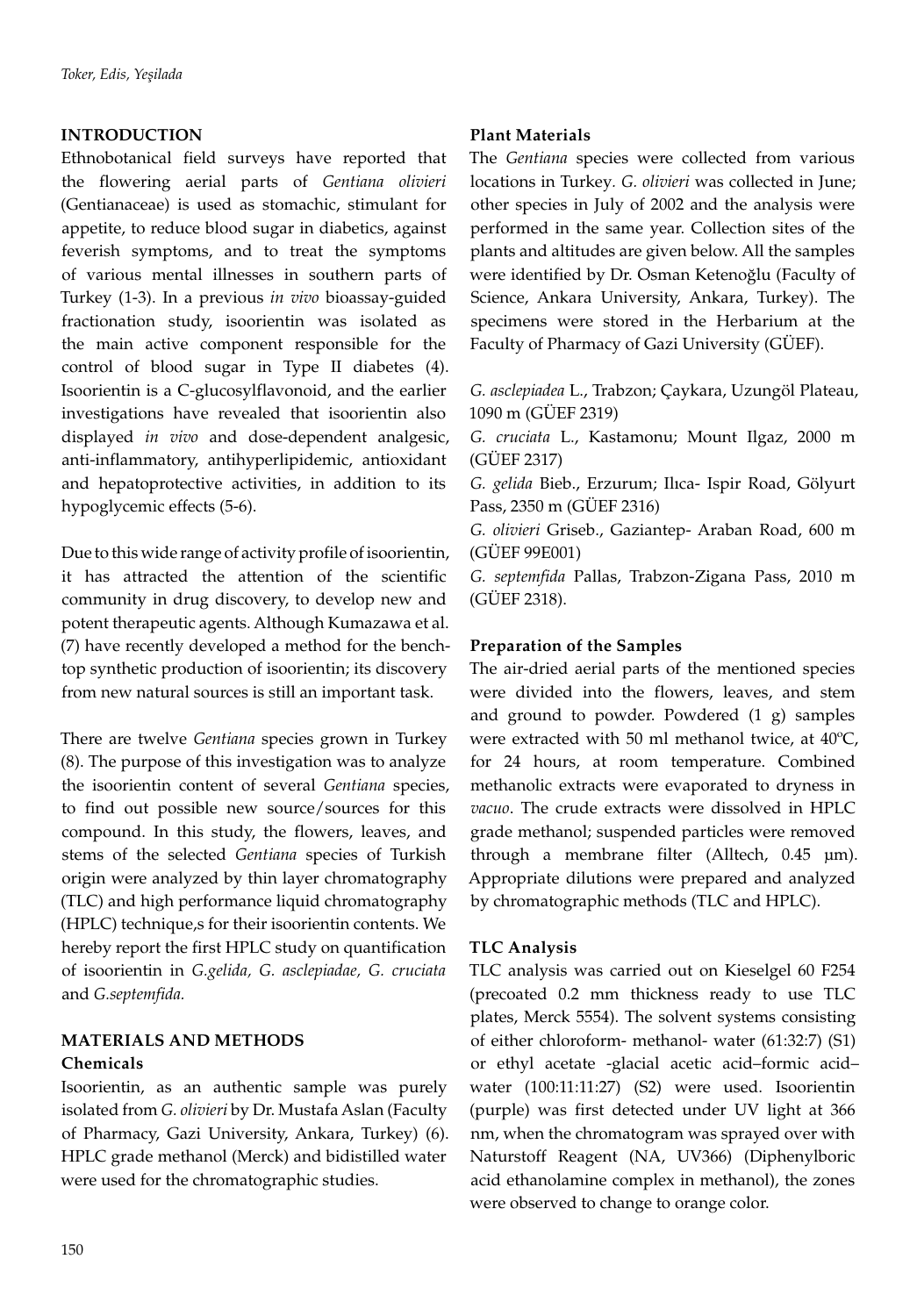## **HPLC Analysis**

HPLC system consisted of a Hewlet-Packard High Performance Liquid Chromatography-1050 pump. Rheodyne 7125 injection valve, fitted with 20 μ loop, added to model HP-1050 UV detector and HP-3996A integrator. Separations were achieved with a reverse phase column LiChrospher 100 RP-18 (5 μm particle size,  $4.6 \times 250$ mm). An isocratical solvent system of water-methanol-glacial acetic acid (65:35:5,  $v/v/v$ ) was employed as mobile phase at the flow rate of 0.8 ml/min. This solvent system described by Wulf et al (9) was modified by us. The column pressure was kept at 179-181 bars and the peaks were monitored at 354 nm wavelength with the paper speed of 0.3 cm/ min. 10 µl of the samples were analyzed and each analysis was repeated for 5 times. The peaks were identified by comparison of the retention times with those of the authentic sample of isoorientin.

## **Quantitative determination**

For quantification, the external standard method was applied. Calibration curves were established by repeated injections  $(n = 5)$  of the standard solutions. In order to prepare the standard solutions, 1.6 mg of isoorientin was dissolved in methanol and added to 10 ml in a volumetric flask. From this solution, 0.2, 0.4, 0.6, 0.8, and 1.0 ml were taken respectively and then, adjusted to 2.0 ml volume. The concentration of the standard solutions ranged from 0.016 to 0.080 mg/ml. The area of the individual target peaks and the corresponding concentrations were utilized to obtain the calibration curve.

### **Limits of detection and quantification**

Limits of detection (LOD) were established at a signal to noise ratio (S/N) of 3 (LOD: 0.0286 mg/ml). Limits of quantification (LOQ) were established at a signal to noise ratio (S/N) of 10 (LOQ: 0.086 mg/ml). LOD and LOQ were experimentally verified by five injections of the standard solution at LOD and LOQ concentrations.

## **Precision**

The precision of the method was checked by injection for five times of the standard solution at the LOQ level.

#### **RESULTS AND DISCUSSIONS**

In the present study, the methanolic extracts obtained from the flowers, leaves and stems of the five *Gentiana* species; *G. olivieri* Griseb*., G. gelida* Bieb., *G. septemfida* Pallas, *G. asclepiadea* L., and *G. cruciata* L. were comparatively analyzed for their isoorientin content using two chromatographic methods.

The methanol extracts of the studied species were first applied on silica gel plates in two different solvent systems (S1 and S2). The  $R_{i}$  value of standard isoorientin was calculated as 0.4 and 0.5 in S1 and S2, respectively. TLC results revealed that isoorientin was the major component in the flowers and leaves all of the species. Isoorientin high intensivity spots were observed in the extracts belonging to the *G.*  septemfida flowers (R<sub>f</sub> 0.2) and *G. asclepiadea* leaves  $(R<sub>f</sub> 0.4)$  in comparison to those in *G. olivieri* plant parts. TLC data also showed that the extracts from the other two species *G. gelida* flowers and *G. cruciata* flowers also contained considerable amount of isoorientin.

For the quantitative analysis of isoorientin in samples, HPLC method was used on a LiChrospher RP 18 column and water-methanol-glacial acetic acid (65:35:5) as mobile phase and isocratic elution. The peaks were identified by comparison to the retention time of standard isoorientin, which was found to be 10.6 min. HPLC chromatograms of the extracts are given in Figure 1.

The detector response was linearity correlated with concentration in the ranges 0.016 -0.080 mg/ml for isoorientin. The regression equation and correlation coefficient were determined as  $y = 736750 \times +1304.4$  ( $r^2$ = 0.9992) and employed to calculate the percentage of isoorientin. The precision of the analytical method was determined by assaying standard and test samples for five times. Isoorientin content in each species, standard deviation (SD) and relative standard deviation (RSD %) values are given in Table 1 and Figure 2.

Our results indicated that the leaves of all *Gentiana* species, except *G. gelida*, contained isoorientin at higher concentration levels, compared to their flowers and stems. In contrary, the isoorientin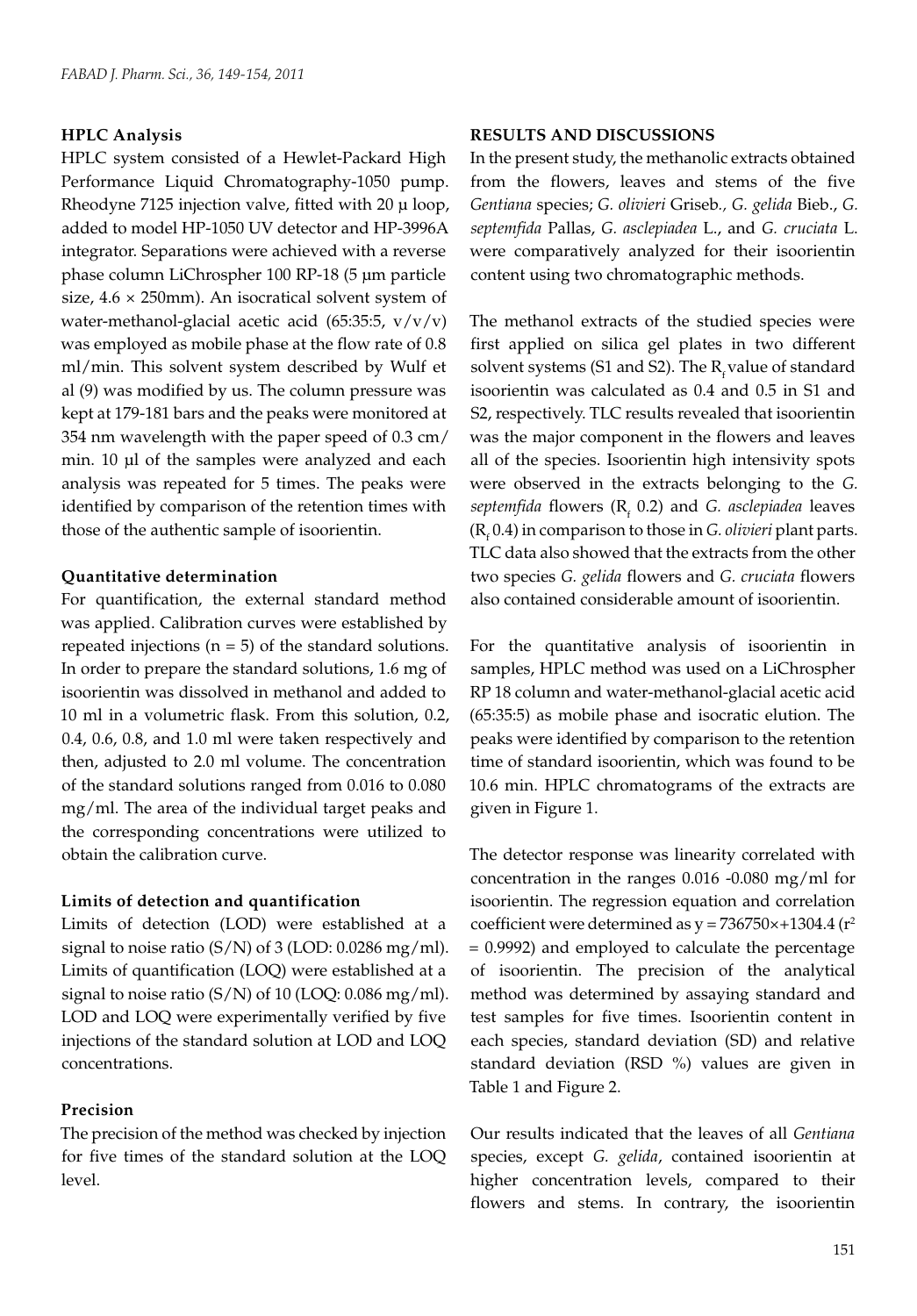

**Figure 1**. Representative HPLC chromatograms of the methanol extracts of *G. olivieri* and *G. cruciata*.

|  |  |  | Table 1. Isoorientin content (%), standard deviation (SD) and relative standard deviation (RSD%) of Gentiana species. |  |  |
|--|--|--|-----------------------------------------------------------------------------------------------------------------------|--|--|
|  |  |  |                                                                                                                       |  |  |

| Isoorientin (%) ±Standard Deviation |                   |        |                   |        |                   |        |  |  |  |  |  |
|-------------------------------------|-------------------|--------|-------------------|--------|-------------------|--------|--|--|--|--|--|
| Plant<br><b>Species</b>             | <b>Flowers</b>    | RSD%   | Leaves            | RSD%   | <b>Stems</b>      | RSD%   |  |  |  |  |  |
| G. gelida                           | $3.516 \pm 0.081$ | 2.3037 | $0.883 \pm 0.021$ | 2.3782 | $0.264 \pm 0.008$ | 3.0303 |  |  |  |  |  |
| G. olivieri                         | $3.280 \pm 0.149$ | 4.5426 | $3.704 \pm 0.071$ | 1.9168 | $1.362 \pm 0.041$ | 3.0102 |  |  |  |  |  |
| G. septemfida                       | $0.887 \pm 0.012$ | 1.3528 | $1.519 \pm 0.056$ | 3.6866 | $0.117 \pm 0.001$ | 0.8547 |  |  |  |  |  |
| G. asclepiadea                      | $1.846 \pm 0.024$ | 1.3001 | $3.072 \pm 0.064$ | 2.0833 | $0.100 \pm 0.005$ | 5.0000 |  |  |  |  |  |
| G. cruciata                         | $1.796 \pm 0.029$ | 1.6146 | $2.278 \pm 0.099$ | 4.3459 | $0.241 \pm 0.011$ | 4.5643 |  |  |  |  |  |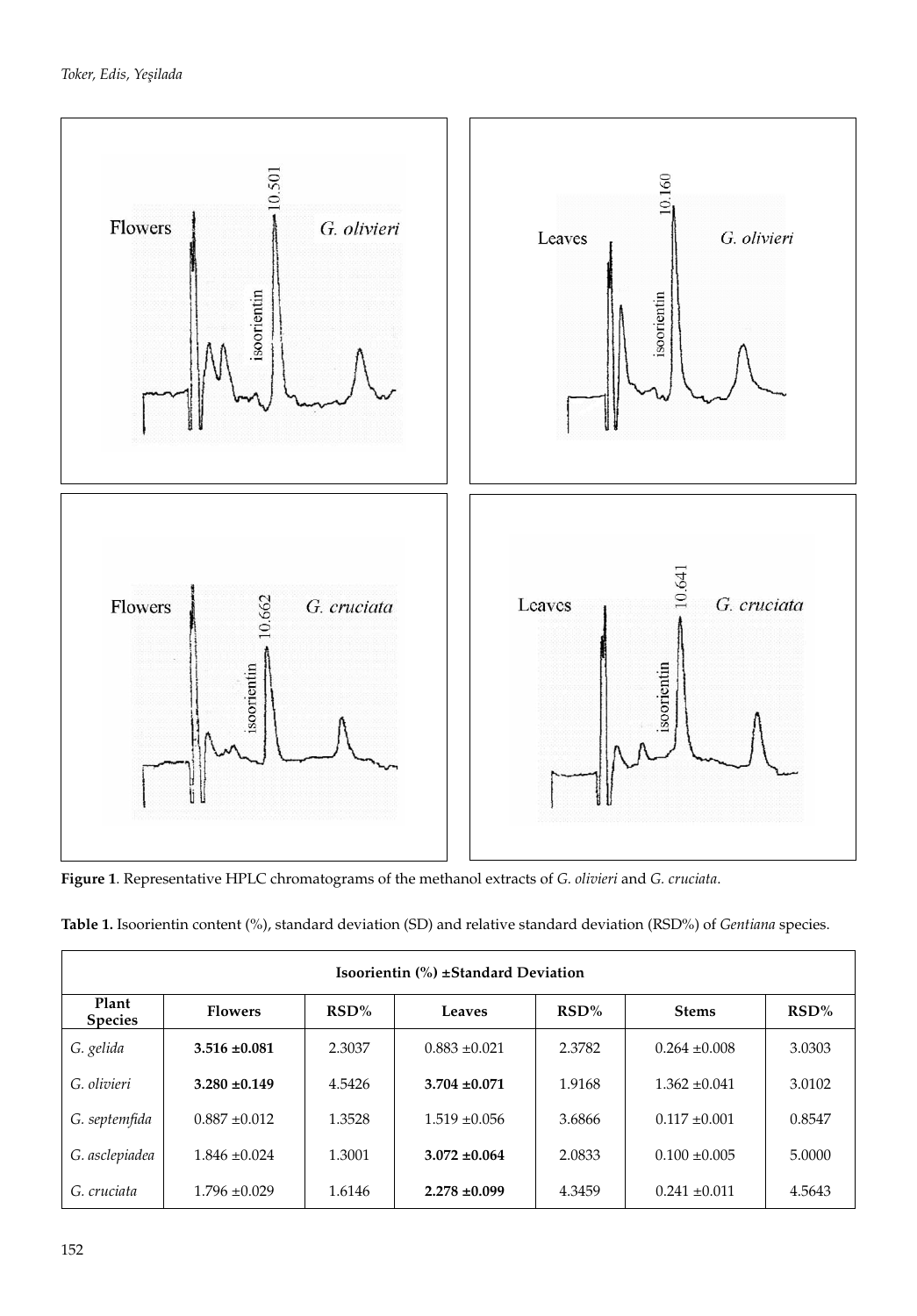

**Figure 2.** Isoorientin contents in different parts of five *Gentiana* species

content of *G. gelida* flowers was higher than the other parts of this species. Besides, isoorientin levels were observed as rather low in all stem samples of the analyzed species.

According to the results of HPLC analyses, the highest level of isoorientin was observed in the *G. olivieri* leaves (3.70%) and flowers (3.28%). The isoorientin concentration of other species was also found comparable to *G. olivieri, i.e*. the flowers of *G. gelida* (3.50%) and *G. asclepiadea* (1.84%); the leaves of *G. asclepiadea* (3.07%) and *G. cruciata* (2.27%) (Table 1 and Figure 2). HPLC chromatograms of *G. olivieri*  and *G. cruciata* plant parts are shown in Figure 1.

The chemical content in various *Gentiana* species, isoorientin in particular, has been previously reported by different research groups. Zhang et al. (10) reported the isoorientin content of between 0.563% and 0.937% in the flowers of *Gentiana straminea* Maxim, collected from ten different locations in China. They also concluded that the isoorientin content of the flowers were affected by the ecological environment. In another study, seasonal variations in the chemical composition of *G. lutea* L. were investigated. HPLC analysis of this plant revealed that isoorientin level reached its highest concentration in June and July and the leaves contained higher isoorientin (0.51- 0.93%) than the flowers (0.32-0.43%) (11).

Isoorientin has been reported to be present in many different plant species such as *Passiflora*, *Patrinia*, *Rumex, Swertia, Bambusa* and *Vitex species* (12,13). In

the first study, the quantification of isoorientin has been determined in passion leaves using HPLC, UV method. The contents of isoorientin in *Passiflora alata*, *P. edulis*, *P. caerulea* and *P. incarnata* have been found to be 1.115, 1.095, 1.590 and 1.584 %, respectively (14). In the second study, the content of isoorientin has been calculated 0.123 % in healthy rinds of *P. edulis* by HPTLC with densitometric analysis (15). Wang et al. (16) reported the isoorientin content between 0.1% and 0.278% in three *Bambusa* leaves, using HPLC, UV/DAD method. Our results revealed that the leaves and flowers of all *Gentiana* species contained higher concentrations of isoorientin compared to other sources of plants mentioned above.

### **Conclusion**

In all *Gentiana* species studied in the current study, the highest isoorientin contents were determined in the leaves (3.70%) and the flowers (3.28%) of *G. olivieri*, the flowers (3.52%) of *G. gelida* and the leaves (3.07%) of *G. asclepiadea*. When compared to those of the previous reports, *G. olivieri* seems to be the richest source of isoorientin, among the *Gentiana* species, which have been investigated so far. Therefore, *G. olivieri* is a potential candidate for further investigations for the production of isoorientin by agricultural or plant tissue culture techniques.

### **ACKNOWLEDGEMENTS**

This study was supported by Gazi University Research Fund under project number: 02/2002/14.